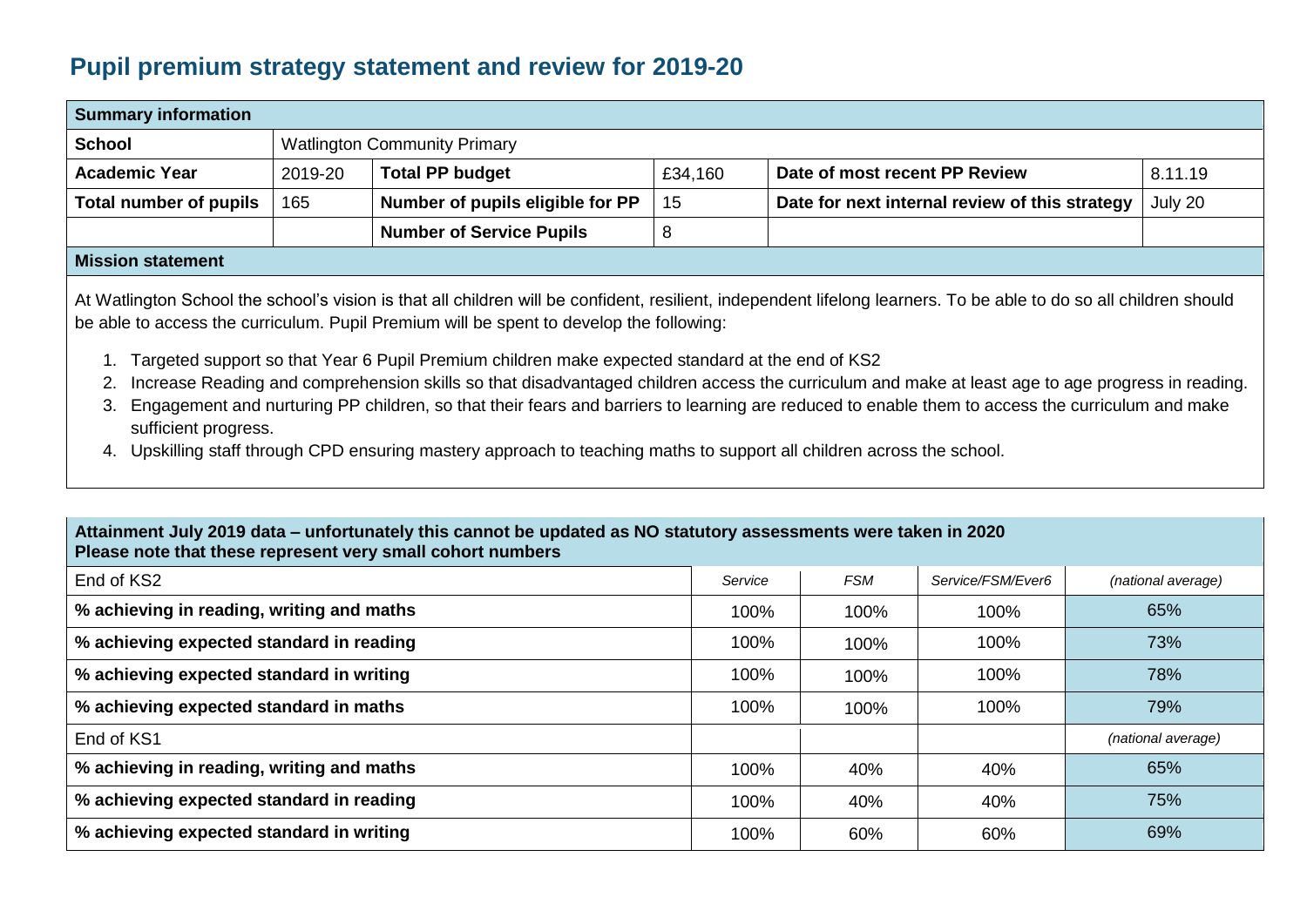| % achieving expected standard in maths               | 100% | 40% | 40% | 76% |
|------------------------------------------------------|------|-----|-----|-----|
| │ % meeting required standard in Yr 1 phonics retake | N/a  | N/a | N/a | 95% |
| End of Ks1                                           |      |     |     |     |
| % meeting required standard in Yr 1 phonics          | 100% | 95% | 95% | 90% |

|                | Barriers to future attainment (for pupils eligible for PP, including high ability)                                                                                                       |                                                                                                                            |  |  |  |  |  |  |  |
|----------------|------------------------------------------------------------------------------------------------------------------------------------------------------------------------------------------|----------------------------------------------------------------------------------------------------------------------------|--|--|--|--|--|--|--|
| Α.             |                                                                                                                                                                                          | High proportion of Pupil Premium and SEN in class, requires further support and intervention                               |  |  |  |  |  |  |  |
| <b>B.</b>      | Pupil and parent understanding the difference between decoding and comprehension - reading focus as follows SIDP                                                                         |                                                                                                                            |  |  |  |  |  |  |  |
| C.             | Pupils with instability / vulnerabilities are provided with support in school when needed.                                                                                               |                                                                                                                            |  |  |  |  |  |  |  |
| D              | Pupils are supported with behaviour so that they can make expected progress                                                                                                              |                                                                                                                            |  |  |  |  |  |  |  |
|                | <b>Desired outcome:</b>                                                                                                                                                                  | <b>Success criteria:</b>                                                                                                   |  |  |  |  |  |  |  |
| Α.             | Targeted support for Pupil Premium children so they make expected<br>standard at the end of each Key Stage across all subjects                                                           | Pupil Premium in line or close to national at the end of each key stage                                                    |  |  |  |  |  |  |  |
| <b>B.</b>      | Increase reading and comprehension skills and therefore writing skills<br>so that disadvantaged children access the curriculum can make at<br>least age to age progress in reading.      | Pupil Premium children make at least age to age progress or close gaps to<br>be in line or close to national expectations. |  |  |  |  |  |  |  |
| $\mathbf{C}$ . | Engagement and nurturing PP children, so that their fears, barriers and<br>individual circumstances are reduced to enable them to access the<br>curriculum and make sufficient progress. | Consistency in positive attainment and progress.                                                                           |  |  |  |  |  |  |  |
| D              | Pupil Premium children are supported to make the right choices with<br>behaviour so that they access the curriculum and make sufficient<br>progress                                      | Children are active learners in an environment that supports learning for all<br>pupils.                                   |  |  |  |  |  |  |  |
|                | How improvement will be measured:                                                                                                                                                        |                                                                                                                            |  |  |  |  |  |  |  |
| А.             | Analysis of test outcomes (QLA - Question Level Analysis), Pupil Progress Meetings, Work scrutinies, lesson observations and end of year<br>assessment.                                  |                                                                                                                            |  |  |  |  |  |  |  |
| В.             | In Year and annual data and through Pupil Progress Meetings - narrowing of gap.                                                                                                          |                                                                                                                            |  |  |  |  |  |  |  |
| C.             | Consistency in attainment and progress as seen in "in year" data. Wishes and feelings from children, safeguarding information to governors                                               |                                                                                                                            |  |  |  |  |  |  |  |
| D              | Lesson observations, drop ins, monitoring visits by lead officer and governors, PSHE lessons, behaviour logs                                                                             |                                                                                                                            |  |  |  |  |  |  |  |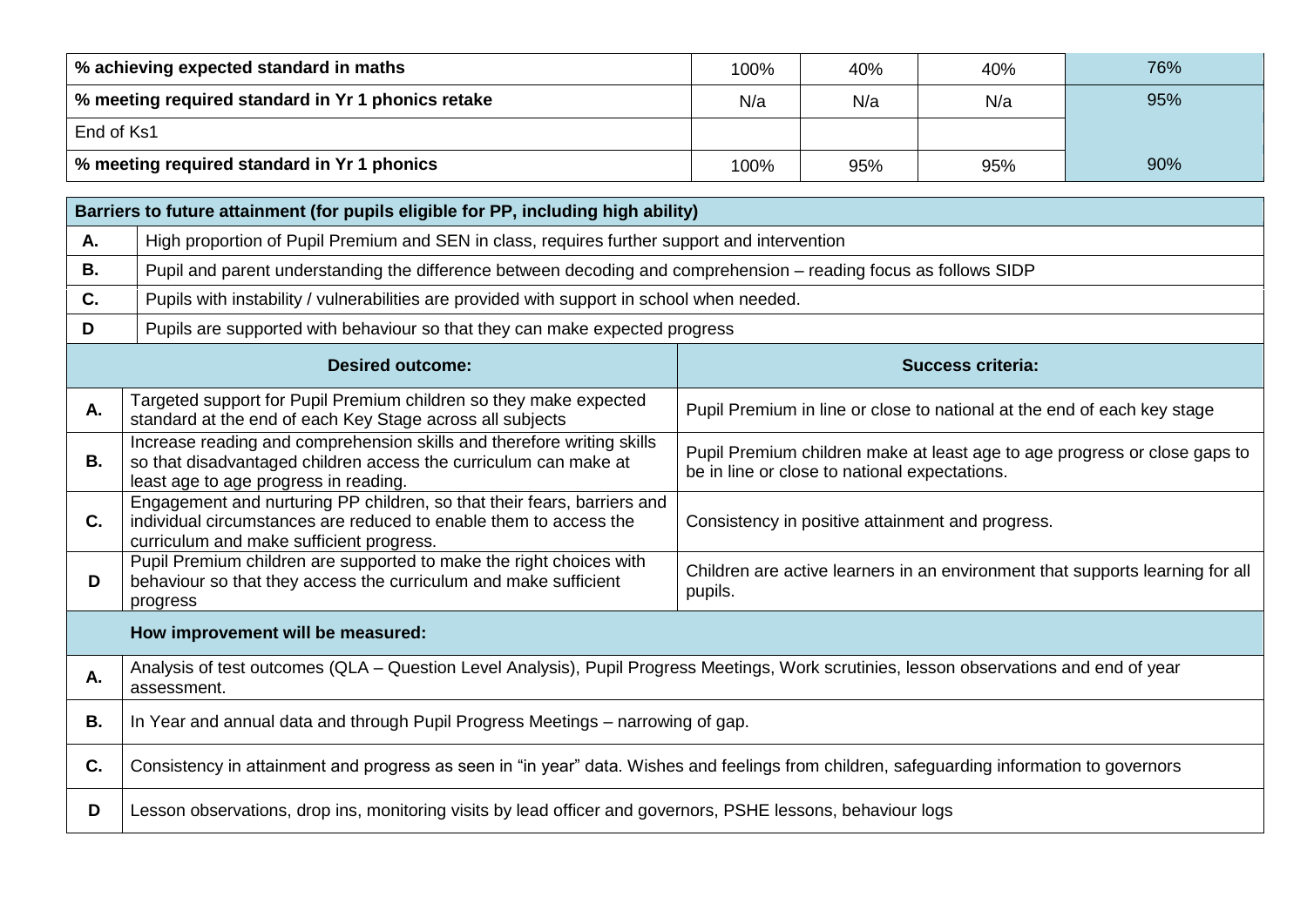| <b>Planned Expenditure</b>                                                                                                                                                                                                                                                                                                                                                                                                                                                                                                                                                                                                                                  |                                                                                                                                                                                                                                                                                                                                                                                                                                                                                                                                   |                 |  |                                                        |                                                                                                                                                                                                          |     |                                                |                                                   |                      |                      |               |                    |
|-------------------------------------------------------------------------------------------------------------------------------------------------------------------------------------------------------------------------------------------------------------------------------------------------------------------------------------------------------------------------------------------------------------------------------------------------------------------------------------------------------------------------------------------------------------------------------------------------------------------------------------------------------------|-----------------------------------------------------------------------------------------------------------------------------------------------------------------------------------------------------------------------------------------------------------------------------------------------------------------------------------------------------------------------------------------------------------------------------------------------------------------------------------------------------------------------------------|-----------------|--|--------------------------------------------------------|----------------------------------------------------------------------------------------------------------------------------------------------------------------------------------------------------------|-----|------------------------------------------------|---------------------------------------------------|----------------------|----------------------|---------------|--------------------|
| <b>Desired</b><br>outcome                                                                                                                                                                                                                                                                                                                                                                                                                                                                                                                                                                                                                                   |                                                                                                                                                                                                                                                                                                                                                                                                                                                                                                                                   | Action/approach |  | What is the evidence and<br>rationale for this choice? |                                                                                                                                                                                                          |     | How will you ensure it is<br>implemented well? |                                                   |                      | <b>Staff lead</b>    | <b>Budget</b> | <b>Review date</b> |
| A                                                                                                                                                                                                                                                                                                                                                                                                                                                                                                                                                                                                                                                           | Pre teaching and<br>$\bullet$<br>post teaching of<br>specifically targeted<br>pupils.<br>Bespoke<br>$\bullet$<br>interventions for<br>individuals and<br>small groups<br>Research has shown that<br>targeting specific<br>specific targeted support<br>mathematical<br>with quality 1 <sup>st</sup> teaching<br>concepts.<br>improves outcomes<br>Use of QLA/ AfL<br>$\bullet$<br>(assessment for<br>learning) to identify<br>need.<br>Use of highly<br>$\bullet$<br>qualified teaching<br>assistants and<br>teachers to deliver. |                 |  |                                                        | Effective monitoring,<br>$\bullet$<br>assessment and quality<br>$1st$ teaching<br><b>Pupil Progress</b><br>$\bullet$<br>Meetings<br><b>Monitoring (Senior</b><br>$\bullet$<br>Leadership /<br>Governors) |     |                                                | Monitored<br>by subject<br>leads and<br><b>HT</b> | £10000<br>(staffing) | $\frac{1}{2}$ termly |               |                    |
| Monitoring up until March 2020 including book scrutiny and testing results showed progress from starting points.<br>For example, Scaled scored results below for each Y6 disadvantaged pupil. Unfortunately, due to Covid-19 the statutory assessments did not<br>take place and therefore further results and progress cannot be monitored.<br>Year 6 Sample SATs test<br>Spelling<br>Mathemat<br>Punct'tion<br>ics<br>Reading<br>outcome<br>Grammar<br>March<br>March<br>March<br>Sept<br>Sept<br>Sept<br>96<br>106<br>113<br>106<br>104<br>101<br>99<br>102<br>106<br>103<br>94<br>104<br>102<br>82<br>87<br>100<br>97<br>97<br>101<br>101<br>111<br>106 |                                                                                                                                                                                                                                                                                                                                                                                                                                                                                                                                   |                 |  |                                                        |                                                                                                                                                                                                          |     |                                                |                                                   |                      |                      |               |                    |
|                                                                                                                                                                                                                                                                                                                                                                                                                                                                                                                                                                                                                                                             | 102                                                                                                                                                                                                                                                                                                                                                                                                                                                                                                                               | 106             |  |                                                        | $107*$                                                                                                                                                                                                   | 107 |                                                |                                                   | 98                   | 107                  |               |                    |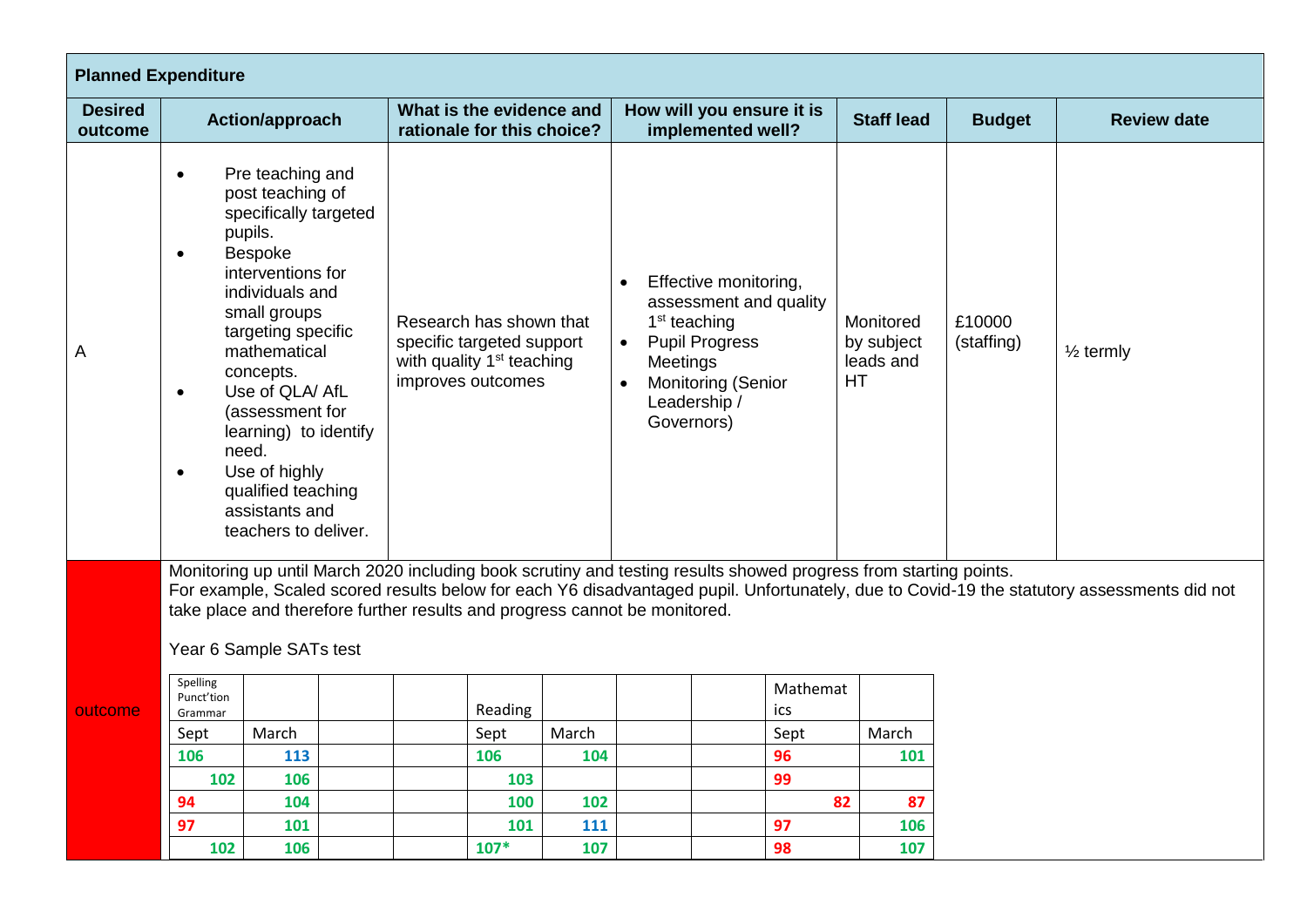KS1 – data for the whole cohort up until March 2020 also includes both PP and Non PP children making progress from their starting point and predictions for July 2020

|                | All below<br>expected | <b>Below</b> | <b>Just below</b><br>expected<br>(Target Group) | <b>Expected</b> | <b>Above</b> | <b>Expected or above</b> | End of year,<br>expected or<br>above |
|----------------|-----------------------|--------------|-------------------------------------------------|-----------------|--------------|--------------------------|--------------------------------------|
| Reading        | 10/30<br>33%          | 5/30<br>17%  | 5/30<br><b>17%</b>                              | 14/30<br>47%    | 6/30<br>20%  | 20/30<br>67%             | 77%                                  |
| <b>Writing</b> | 12/30<br>40%          | 8/30<br>26%  | 4/30<br>14%                                     | 16/30<br>53%    | 2/30<br>7%   | 14/30<br>60%             | 63%                                  |
| <b>Maths</b>   | 12/30<br>40%          | 6/30<br>26%  | 6/30<br>14%                                     | 13/30<br>44%    | 5/30<br>17%  | 18/30<br>61%             | 73%                                  |

EYFS Spring Data - again showed all children – including PP made good progress from Sep – Mar 2020 and were on track for National expectations.

| <b>Watlington Community Primary School</b><br><b>2019-20 Reception Data</b> | Aut 1<br><b>Below</b><br>target | Aut 2<br><b>Below</b><br>target | Spr<br><b>Below</b><br>target | <b>Sum</b><br><b>Below</b><br>target | Aut 1<br>On.<br>target | Aut 2<br>On.<br>target | Spr<br>On<br>target | <b>Sum</b><br>On<br>target | Aut 1<br>Above<br>target | Aut 2<br><b>Above</b><br>target | Spr<br><b>Above</b><br>target | <b>Sum</b><br><b>Above</b><br>target |
|-----------------------------------------------------------------------------|---------------------------------|---------------------------------|-------------------------------|--------------------------------------|------------------------|------------------------|---------------------|----------------------------|--------------------------|---------------------------------|-------------------------------|--------------------------------------|
| Prime Learning Goals Combined<br>(PSE, C&L, PD)                             | 19/29<br>66%                    | 19/30<br>63%                    | 10/30<br>33%                  |                                      | 10/29<br>34%           | 11/30<br>37%           | 20/30<br>67%        |                            | 0/29<br>0%               | 0/29<br>0%                      | 0/29<br>0%                    |                                      |
| Specific Learning Goals Combined<br>(Lit, Ma, UW, EAD)                      | 26/29<br>90%                    | 18/30<br>60%                    | 12/30<br>40%                  |                                      | 3/29<br>10%            | 12/30<br>40%           | 18/30<br>60%        |                            | 0/29<br>0%               | 0/29<br>0%                      | 0/29<br>$0\%$                 |                                      |
| <b>Literacy Combined</b><br>(R, W)                                          | 23/29<br>79%                    | 13/30<br>43%                    | 12/30<br>40%                  |                                      | 6/29<br>21%            | 17/30<br>57%           | 18/30<br>60%        |                            | 0/29<br>0%               | 0/29<br>0%                      | 0/29<br>0%                    |                                      |
| <b>Maths Combined</b><br>(Number, Shape and Space)                          | 20/29<br>69%                    | 15/30<br>50%                    | 8/30<br>27%                   |                                      | 9/29<br>31%            | 15/30<br>50%           | 22/30<br>73%        |                            | 0/29<br>0%               | 0/29<br>0%                      | 0/29<br>0%                    |                                      |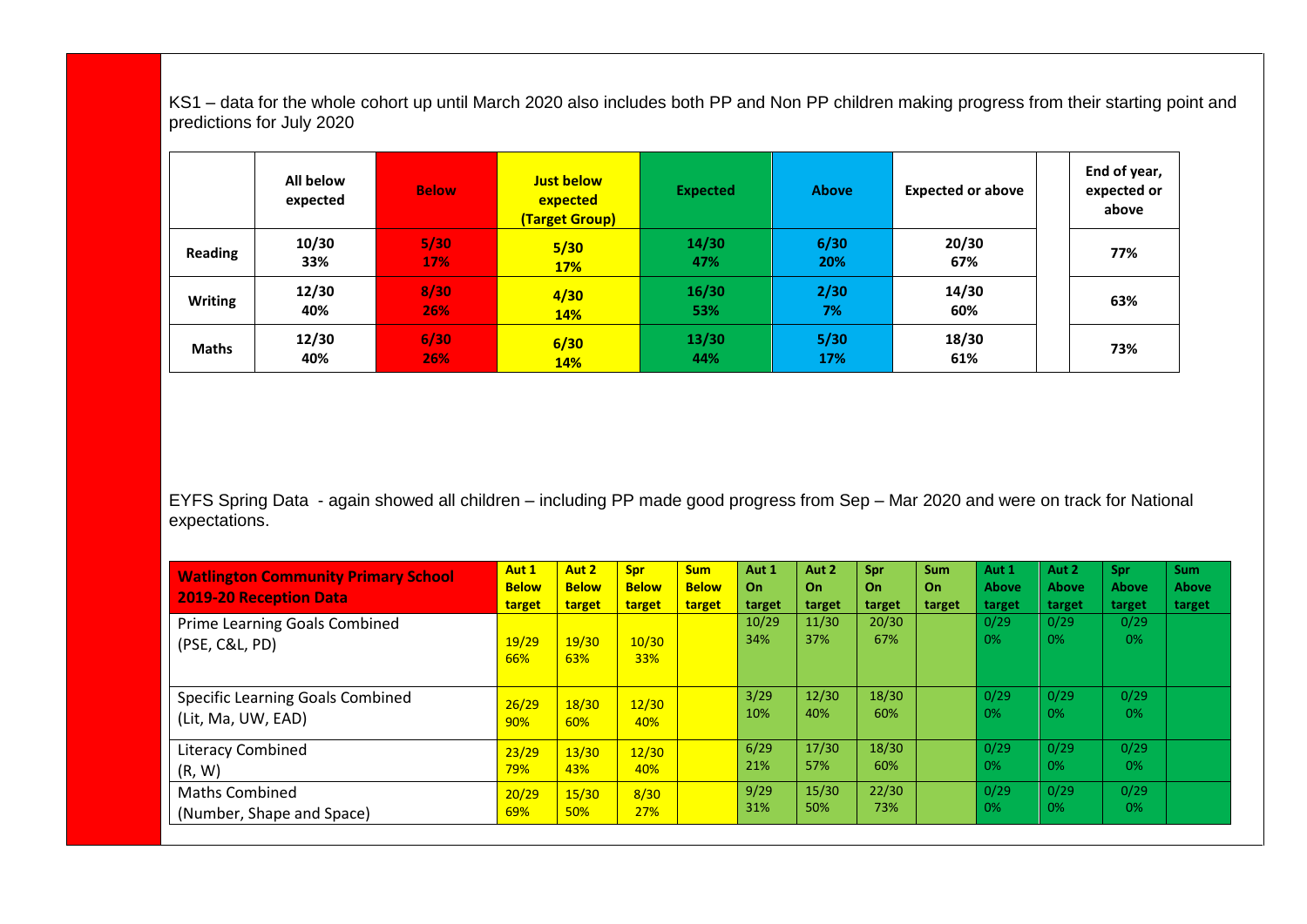| B            | Providing small group<br>work and targeted<br>support using QLA and<br>AfL to overcome gaps<br>in learning.<br>Booster groups,<br>$\bullet$<br>phonics groups etc.<br>Subject leaders to<br>$\bullet$<br>investigate and<br>implementing the most<br>appropriate method of<br>developing higher level<br>reading comprehension<br>skills including the use<br>of Reading Plus<br>Investigate and<br>$\bullet$<br>evaluate the impact of<br>pilot                                                                                                                                                                                           | Research has shown that<br>specific targeted support<br>with quality 1 <sup>st</sup> teaching<br>improves outcomes                                                                                                | Effective monitoring,<br>assessment and quality 1 <sup>st</sup><br>teaching       | English<br>Leads /<br>class<br>teachers    | £10000<br>£3000<br>(invoice for<br>R+ in 19-20<br>and then a<br>further<br>£1750 in<br>April 20) | $\frac{1}{2}$ termly                                            |  |  |  |  |
|--------------|--------------------------------------------------------------------------------------------------------------------------------------------------------------------------------------------------------------------------------------------------------------------------------------------------------------------------------------------------------------------------------------------------------------------------------------------------------------------------------------------------------------------------------------------------------------------------------------------------------------------------------------------|-------------------------------------------------------------------------------------------------------------------------------------------------------------------------------------------------------------------|-----------------------------------------------------------------------------------|--------------------------------------------|--------------------------------------------------------------------------------------------------|-----------------------------------------------------------------|--|--|--|--|
| outcome      | Reading plus was used effectively before and after lockdown. Governors were given data in the summer showing that those engaged with<br>programme made good progress. Most children in Year 5 and 6 continued to engage with the programme in lockdown.                                                                                                                                                                                                                                                                                                                                                                                    |                                                                                                                                                                                                                   |                                                                                   |                                            |                                                                                                  |                                                                 |  |  |  |  |
| $\mathsf{C}$ | Nurture needs met<br>through individual or<br>group approaches (as<br>appropriate) to support<br>children. Where needed<br>children can be referred<br>to other outside agencies                                                                                                                                                                                                                                                                                                                                                                                                                                                           | Mental health of pupils is<br>extremely important to<br>ensuring good progress. It<br>is widely agreed that<br>children who have the<br>opportunity to be<br>supported maintain their<br>attainment and progress. | Regular monitoring and<br>discussion with parents as<br>well as outside agencies. | $HT -$<br>delegated<br>to staff<br>members | Approx.<br>£2000 +<br>activity<br>materials                                                      | At least half termly,<br>earlier if need arises for<br>a child. |  |  |  |  |
|              | Several children took advantage of this due to their individual circumstances. 2 pupils K and L spent a significant amount of time with members<br>of staff to enable them to come to terms with a personal trauma. This was slowly reduced as their self-esteem and wellbeing were improved and<br>they could access learning more easily. Other pupils received this on an ad hoc basis where it was felt there was a need.<br>During lockdown staff spent a significant amount of their time telephoning individuals to ensure that they engaged with learning and kept a line<br>of communication going with pupils targeted for this. |                                                                                                                                                                                                                   |                                                                                   |                                            |                                                                                                  |                                                                 |  |  |  |  |